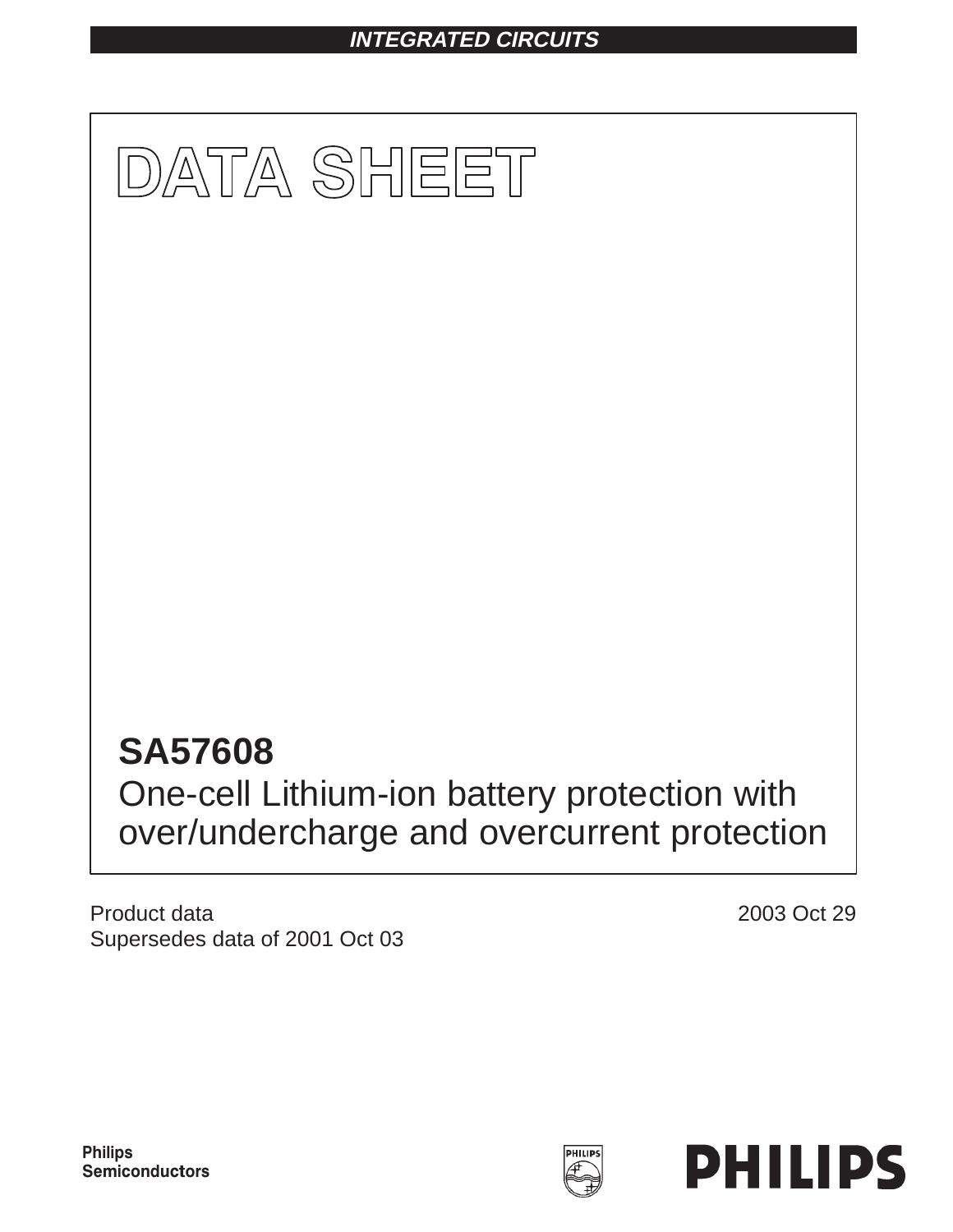# **SA57608 One-cell Lithium-ion battery protection with over/undercharge and overcurrent protection**

## **GENERAL DESCRIPTION**

The SA57608 is a single-cell Li-ion protection IC, and is an improved version of the NE57600, with different pinout. Its over and under voltage accuracies are trimmed to within  $\pm 25$  mV (5%) over the entire battery pack operating temperature range. The SA57608 is available in various over and undervoltage limits.

There is a discharge overcurrent protection circuit which can protect the battery pack against an accidental short-circuit. The overcharge trip point has a time delay which can be programmed externally. It is packaged in a space-saving 6-lead small outline package and requires two external N-channel MOSFETs and a minimum of passive parts.

# **FEATURES**

- Trimmed overvoltage trip point to within ±25 mV
- Programmable overvoltage trip time delay
- Trimmed undervoltage trip point to within ±25 mV
- Very Low undervoltage quiescent sleep current 0.05 mA
- Discharge overcurrent cutoff
- $\bullet$  Low operating current (10  $\mu$ A)
- 6-lead small outline package (SOP004)

## **SIMPLIFIED SYSTEM DIAGRAM**



# **APPLICATIONS**

- Cellular phones
- Personal digital assistants
- Palmtop computers



### **Figure 1. Simplified system diagram.**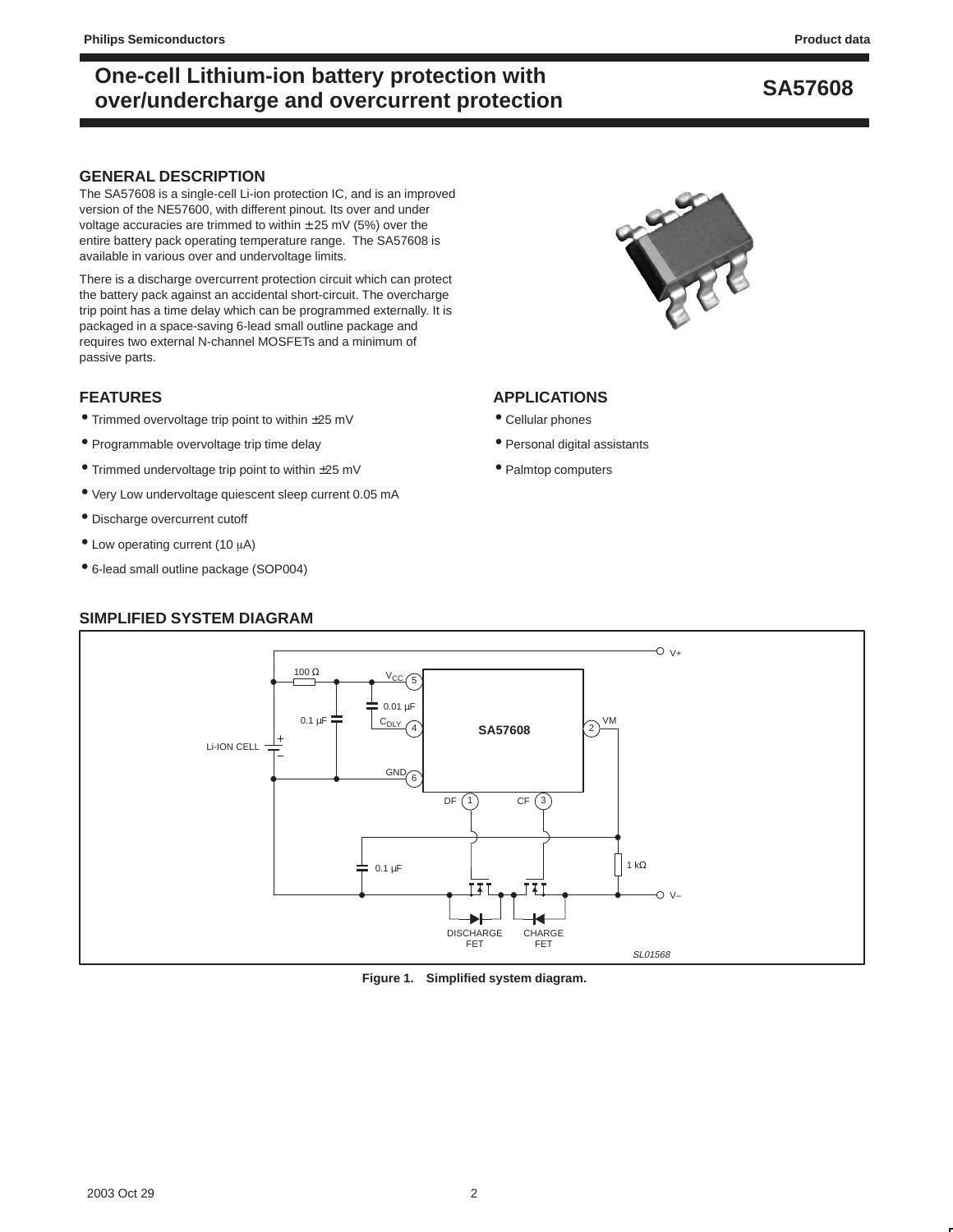# One-cell Lithium-ion battery protection with<br>
SA57608 over/undercharge and overcurrent protection

# **ORDERING INFORMATION**

| <b>PACKAGE</b>                                            | <b>TEMPERATURE</b> |                          |  |
|-----------------------------------------------------------|--------------------|--------------------------|--|
| <b>DESCRIPTION</b>                                        | <b>VERSION</b>     | <b>RANGE</b>             |  |
| Plastic small outline package; 6 leads; body width 1.8 mm | SOP <sub>004</sub> | $-20$ to +85 $\degree$ C |  |
|                                                           |                    |                          |  |

**NOTE:**

The device has six protection parameter options, indicated by the **X** on the order code, and defined in the following table.

# **TYPICAL PROTECTION PARAMETERS**

| <b>Part Number</b> | Overcharge<br>detection voltage (V) | Overcharge detection<br>hysteresis voltage (mV) | Over-discharge<br>detection voltage (V) | Overcurrent<br>detection voltage (mV) |
|--------------------|-------------------------------------|-------------------------------------------------|-----------------------------------------|---------------------------------------|
| SA57608Y           | $4.350 + 0.050$                     | 180                                             | $2.30 + 0.070$                          | $150 + 30$                            |
| SA57608B           | $4.280 + 0.025$                     | 180                                             | $2.30 + 0.058$                          | $75 + 30$                             |
| SA57608C           | $4.295 + 0.025$                     | 150                                             | $2.30 + 0.058$                          | $200 + 30$                            |
| SA57608D           | $4.350 + 0.050$                     | 180                                             | $2.30 + 0.070$                          | $200 + 30$                            |
| SA57608E           | $4.275 + 0.025$                     | 200                                             | $2.30 + 0.058$                          | $100 + 30$                            |
| SA57608G           | $4.280 + 0.025$                     | 200                                             | $2.30 + 0.058$                          | $100 + 30$                            |

## **Part number marking**

Each device is marked with a four letter code. The first three letters designate the product. The fourth letter, represented by 'x', is a date tracking code.

| <b>Part number</b> | <b>Marking</b> |
|--------------------|----------------|
| SA57608YD          | AGXx           |
| SA57608BD          | AGYX           |
| SA57608CD          | AGZx           |
| SA57608DD          | AHAx           |
| SA57608ED          | AHBx           |
| SA57608GD          | AHDx           |

# **PIN CONFIGURATION**



**Figure 2. Pin configuration.**

## **PIN DESCRIPTION**

| <b>PIN</b> | <b>SYMBOL</b>                                                         | <b>DESCRIPTION</b>                                                           |  |  |  |
|------------|-----------------------------------------------------------------------|------------------------------------------------------------------------------|--|--|--|
|            | DF.                                                                   | Discharge detection pin. This drives the gate of the discharge N-ch FET.     |  |  |  |
|            | VM<br>Monitor pin. Detects overcurrent and the presence of a charger. |                                                                              |  |  |  |
|            | CF.                                                                   | Charge FET pin. This drives the gate of the charge control N-ch FET.         |  |  |  |
|            | $C_{\text{DLY}}$                                                      | Charge Time Delay pin. The capacitor connected to this pin sets the delay.   |  |  |  |
|            | Vcc                                                                   | Positive supply voltage input pin. Connect to positive terminal of the cell. |  |  |  |
| 6          | <b>GND</b>                                                            | Ground pin. Connect to negative terminal of the cell.                        |  |  |  |

# **MAXIMUM RATINGS**

| <b>SYMBOL</b>        | <b>PARAMETER</b>                    | MIN.                 | MAX.               | <b>UNIT</b> |
|----------------------|-------------------------------------|----------------------|--------------------|-------------|
| $V_{IN}$             | Input voltage                       | $-0.3$               | $+12$              |             |
| VCF(max)             | CF pin voltage                      | $V_{\rm CC}$ – 28    | $V_{\rm CC}$ + 0.3 |             |
| V <sub>VM(max)</sub> | VM pin voltage                      | $V_{\text{CC}} - 28$ | $V_{\rm CC}$ + 0.3 |             |
| $I_{\text{opt}}$     | Operating ambient temperature range | $-40$                | $+85$              | °C          |
| <sup>I</sup> stg     | Storage temperature                 |                      | $+125$             | °C          |
| $P_D$                | Power dissipation                   |                      | 150                | mW          |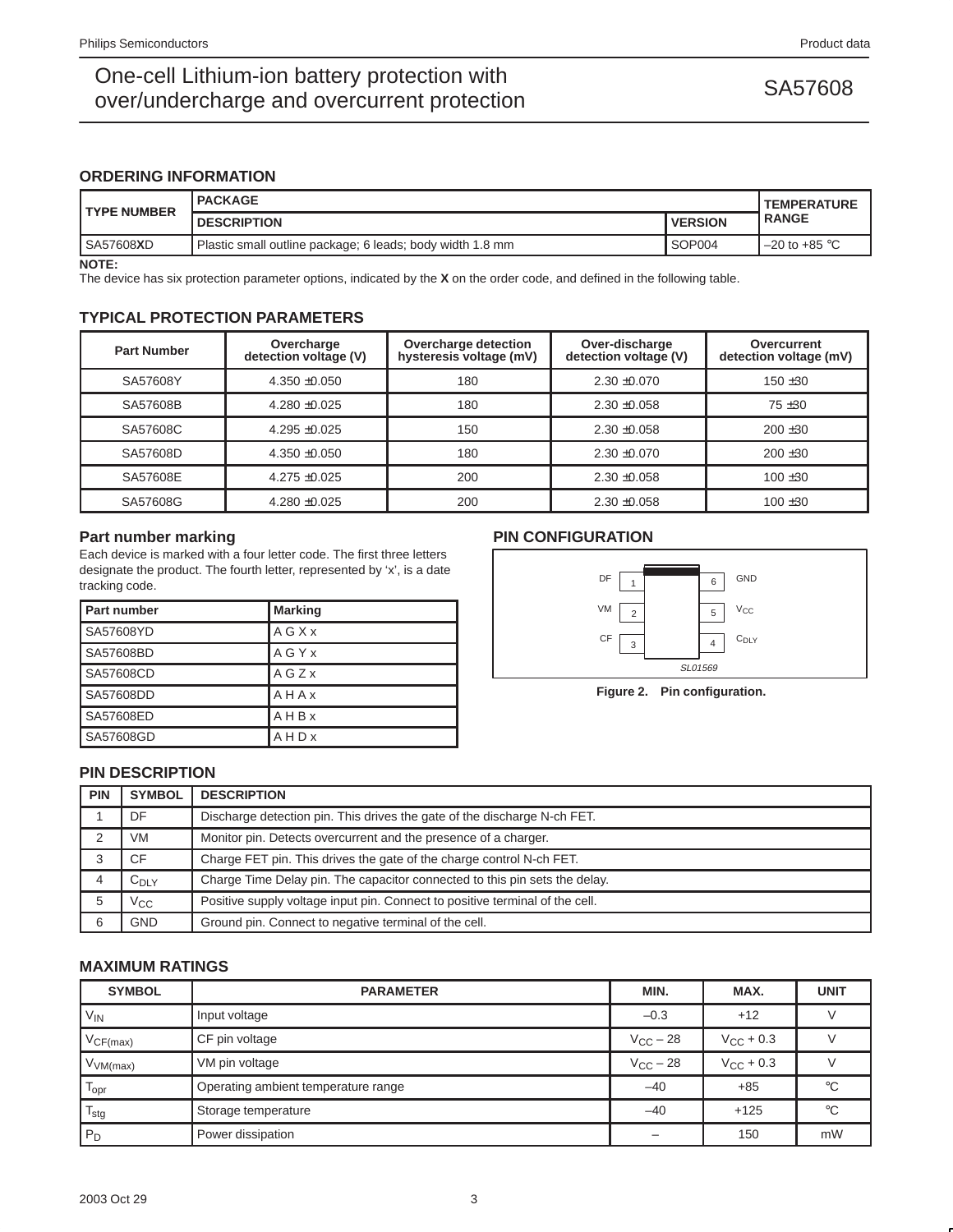# **ELECTRICAL CHARACTERISTICS**

Characteristics measured with  $T_{amb} = 25 °C$ , unless otherwise specified.

| <b>SYMBOL</b>               | <b>PARAMETER</b>                                  | <b>CONDITIONS</b>                                           |          | MIN.                     | TYP.          | MAX.                     | <b>UNIT</b> |
|-----------------------------|---------------------------------------------------|-------------------------------------------------------------|----------|--------------------------|---------------|--------------------------|-------------|
| V <sub>DD1</sub>            | Operating input voltage                           | $V_{CC}$ – GND; Voltage defined as $V_{DD}$ to VM           |          | 1.5                      |               | 10                       | V           |
| l <sub>DD</sub>             | Supply current                                    | $V_{CC} = 3.9 V$ ; VM = 0 V                                 |          | $\overline{\phantom{0}}$ | 3.0           | 8.0                      | mA          |
| $I_{SLP}$                   | Sleep current                                     | $V_{CC}$ = 2.0 V                                            |          | $\overline{\phantom{0}}$ | 0.3           | 0.6                      | mA          |
| $V_{DD(min)}$               | Minimum operating voltage for 0 V<br>charging     | $V_{CC}$ – GND                                              |          | $\overline{\phantom{0}}$ |               | 1.2                      | V           |
|                             |                                                   |                                                             | SA57608Y | 4.30                     | 4.35          | 4.40                     | V           |
|                             |                                                   |                                                             | SA57608B | 4.255                    | 4.280         | 4.305                    | $\vee$      |
|                             | Over-charge voltage threshold                     | $T_{amb} = 0 °C \sim 50 °C;$<br>$V_{BAT} : L \rightarrow H$ | SA57608C | 4.27                     | 4.295         | 4.32                     | $\vee$      |
| $V_{OVI(th)}$               |                                                   |                                                             | SA57608D | 4.30                     | 4.350         | 4.40                     | $\vee$      |
|                             |                                                   |                                                             | SA57608E | 4.25                     | 4.275         | 4.3                      | $\vee$      |
|                             |                                                   |                                                             | SA57608G | 4.255                    | 4.280         | 4.305                    | $\vee$      |
|                             |                                                   |                                                             | SA57608Y | $\overline{\phantom{0}}$ | 180           | $\overline{\phantom{0}}$ | mV          |
|                             |                                                   |                                                             | SA57608B | $\overline{\phantom{0}}$ | 180           | $\overline{\phantom{0}}$ | mV          |
| VOV <sub>1</sub> (hyst)     | Over-charge hysteresis                            | $V_{CC}$ : H $\rightarrow$ L                                | SA57608C | $\overline{\phantom{0}}$ | 150           | $\overline{\phantom{0}}$ | mV          |
|                             |                                                   |                                                             | SA57608D | $\overline{\phantom{0}}$ | 180           | $\equiv$                 | mV          |
|                             |                                                   |                                                             | SA57608E | $\overline{\phantom{0}}$ | 200           | $\overline{\phantom{0}}$ | mV          |
|                             |                                                   |                                                             | SA57608G | $\overline{\phantom{0}}$ | 200           | $\overline{\phantom{0}}$ | mV          |
|                             |                                                   | $V_{CC}$ : H $\rightarrow$ L                                | SA57608Y | 2.23                     | 2.30          | 2.37                     | V           |
|                             | Over-discharge threshold voltage                  |                                                             | SA57608B | 2.242                    | 2.30          | 2.358                    | $\vee$      |
|                             |                                                   |                                                             | SA57608C | 2.242                    | 2.30          | 2.358                    | $\vee$      |
| $V_{UV(th)}$                |                                                   |                                                             | SA57608D | 2.23                     | 2.30          | 2.37                     | $\vee$      |
|                             |                                                   |                                                             | SA57608E | 2.242                    | 2.30          | 2.358                    | $\vee$      |
|                             |                                                   |                                                             | SA57608G | 2.242                    | 2.30          | 2.358                    | $\vee$      |
|                             |                                                   | $V_{VM}: L \rightarrow H$                                   | SA57608Y | 120                      | 150           | 180                      | mV          |
|                             |                                                   |                                                             | SA57608B | 45                       | 75            | 105                      | mV          |
|                             |                                                   |                                                             | SA57608C | 170                      | 200           | 230                      | mV          |
| $V_{OC1(th)}$               | Overcurrent threshold                             |                                                             | SA57608D | 170                      | 200           | 230                      | mV          |
|                             |                                                   |                                                             | SA57608E | 70                       | 100           | 130                      | mV          |
|                             |                                                   |                                                             | SA57608G | 70                       | 100           | 130                      | mV          |
| $V_{\text{OV}(\text{rel})}$ | Release voltage for over-discharge                |                                                             |          | 4.12                     | 4.17          | 4.22                     | $\vee$      |
| $t_{\text{OV(DLY)}}$        | Over-charge delay time                            | $C_{\text{TD}}$ = 0.01 µF; $V_{\text{CC}}$ = 4.0 V to 4.4 V |          | 61                       | 77            | 93                       | ms          |
| $t_{\rm OV}$                | Over-discharge delay time                         | $V_{\text{CC}} = 3.6 \text{ V}$ to 2.2 V                    |          | 5                        | 8             | 11                       | ms          |
| $to$ C(DLY)                 | Over-current delay time                           | $VM: 0 V \rightarrow 0.5 V$                                 |          | 9                        | 13            | 17                       | ms          |
| $V_{OC2}$                   | Short protection voltage                          | $V_{CC}$ = 3.0 V                                            |          | $V_{CC}$ -1.2            | $V_{CC}$ -0.9 | $V_{CC}$ -0.6            | V           |
| $t_{\text{DLY(SC)}}$        | Short detect delay time                           | $V_{\text{CC}} = 3.0 \text{ V}$                             |          | $\overline{\phantom{0}}$ | 5             | 50                       | ms          |
| $R_{SC}$                    | Reset resistance for excess current<br>protection | $V_{CC}$ = 3.6 V; VM = 1.0 V                                |          | 50                       | 100           | 150                      | kW          |
| $V_{CFET(off)}$             | Nch ON voltage of CFET                            | $I_{OL}$ = 50 mA; $V_{CC}$ = 4.4 V                          |          | $\overline{\phantom{0}}$ | 0.35          | 0.5                      | $\vee$      |
| $V_{CFET(on)}$              | Pch ON voltage of CFET                            | $I_{OH} = 50$ mA; $V_{CC} = 3.9$ V                          |          | 3.4                      | 3.7           |                          | V           |
| $V_{\text{DFET(off)}}$      | Nch ON voltage of DFET                            | $I_{OL}$ = 50 mA; $V_{CC}$ = 2.2 V                          |          | $\qquad \qquad -$        | 0.2           | 0.5                      | V           |
| $V_{\text{DFFT}(on)}$       | Pch ON voltage of DFET                            | $I_{OH} = 50$ mA; $V_{CC} = 3.9$ V                          |          | 3.4                      | 3.7           | $\qquad \qquad -$        | V           |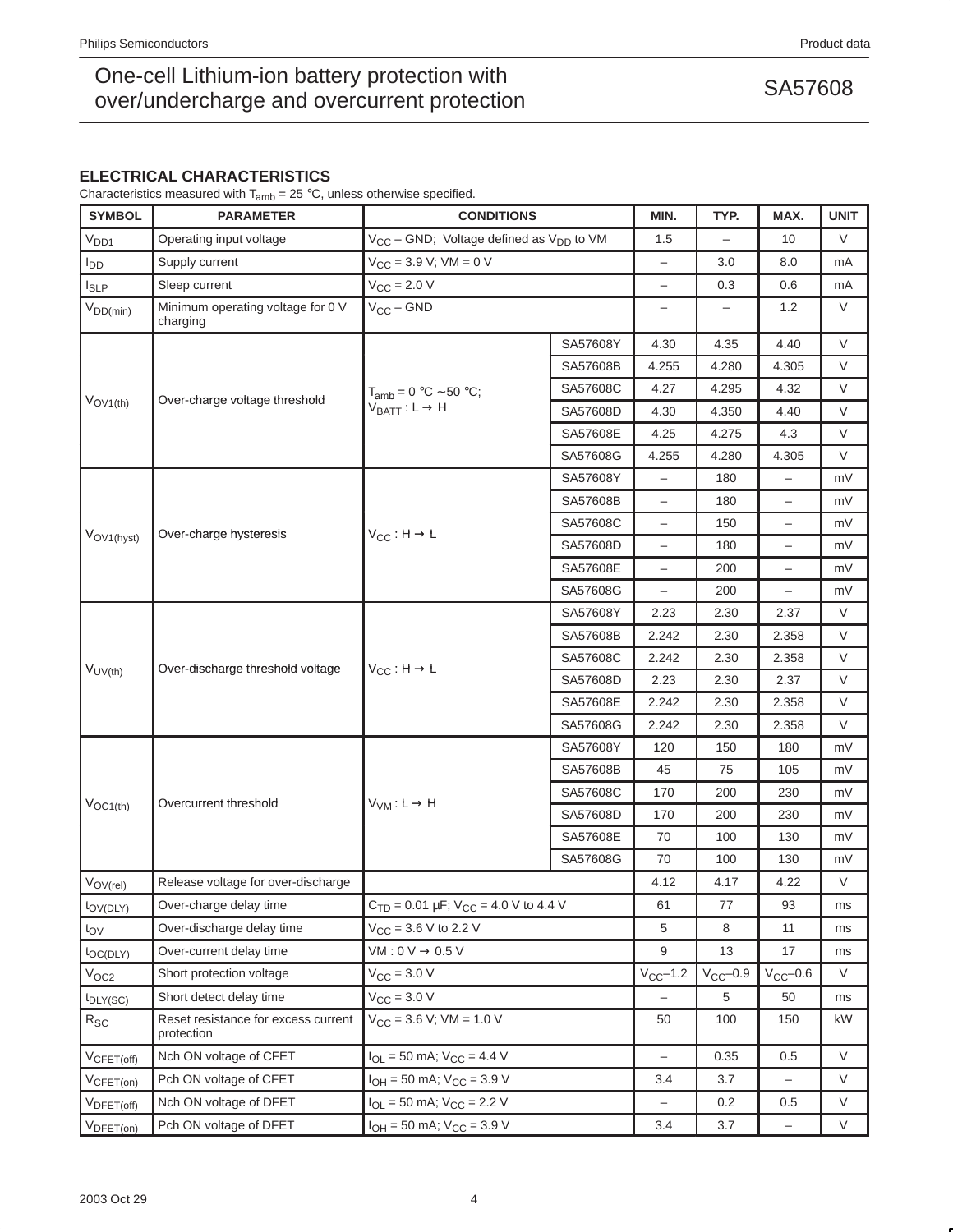# SA57608 One-cell Lithium-ion battery protection with over/undercharge and overcurrent protection

# **TECHNICAL DISCUSSION**

## **Lithium cell safety**

Lithium-ion and lithium-polymer cells have a higher energy density than that of nickel-cadmium or nickel metal hydride cells and have a much lighter weight. This makes the lithium cells attractive for use in portable products. However, lithium cells require a protection circuit within the battery pack because certain operating conditions can be hazardous to the battery or the operator, if allowed to continue.

Lithium cells have a porous carbon or graphite anode where lithium ions can lodge themselves in the pores. The lithium ions are separated, which avoids the hazards of metallic lithium.

If the lithium cell is allowed to become overcharged, metallic lithium plates out onto the surface of the anode and volatile gas is generated within the cell. This creates a **rapid-disassembly hazard** (the battery ruptures). If the cell is allowed to over-discharge  $(V_{cell}$ less than approximately 2.3 V), then the copper metal from the cathode goes into the electrolyte solution. This shortens the cycle life of the cell, but presents no safety hazard. If the cell experiences excessive charge or discharge currents, as happens if the wrong charger is used, or if the terminals short circuit, the internal series resistance of the cell creates heating and generates the volatile gas which could rupture the battery.

The protection circuit continuously monitors the cell voltage for an **overcharged condition** or an **overdischarged condition**. It also continuously monitors the output for an **overcurrent condition**. If any of these conditions are encountered, the protection circuit opens a series MOSFET switch to terminate the abnormal condition. The lithium cell protection circuit is placed within the battery pack very close to the cell.

### **Charging control versus battery protection**

The battery pack industry does not recommend using the pack's internal protection circuit to end the charging process. The external battery charger should have a charge termination circuit in it, such

as that provided by the SA57611. This provides two levels of overcharge protection, with the primary protection of the external charge control circuit and the backup protection from the battery pack's protection circuit. The charge termination circuit will be set to stop charging at a level around 50 mV less than the overvoltage threshold voltage of the battery pack's own protection circuit.

### **Lithium cell operating characteristics**

The internal resistance of lithium cells is in the 100 m $\Omega$  range, compared to the 5–20 m $\Omega$  of the nickel-based batteries. This makes the Lithium-ion and polymer cells better for lower battery current applications (less than 1 ampere) as found in cellular and wireless telephones, palmtop and laptop computers, etc.

The average operating voltage of a lithium-ion or polymer cell is 3.6 V as compared to the 1.2 V of NiCd and NiMH cells. The typical discharge curve for Lithium cell is shown in Figure 3.



**Figure 3. Lithium discharge curve.**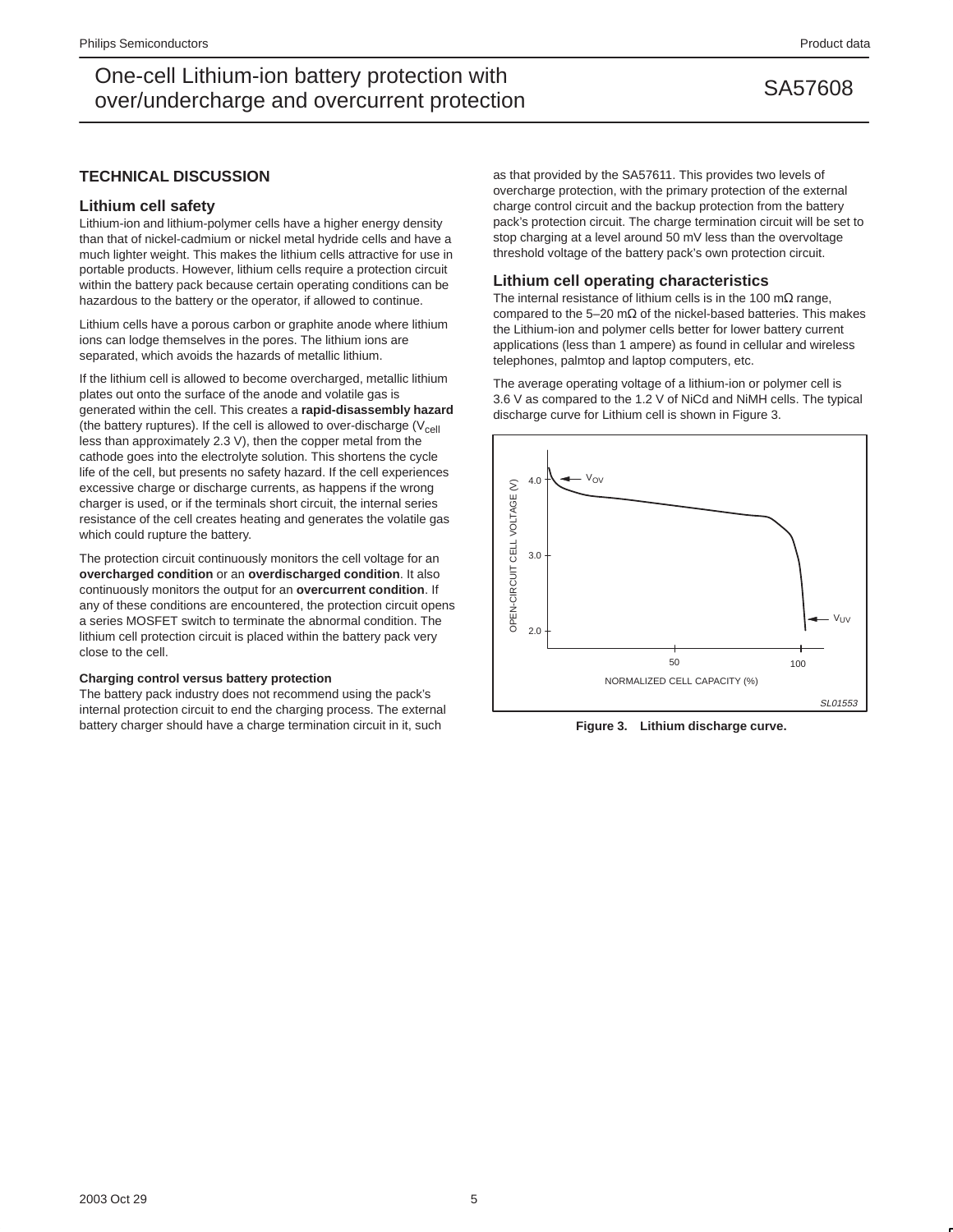# SA57608 One-cell Lithium-ion battery protection with over/undercharge and overcurrent protection

## **Charging Lithium cells**

The lithium cells must be charged with a dedicated charging IC such as the NE57600. These dedicated charging ICs perform a current-limited, constant-voltage charge, as shown in Figure 4.

The charger IC begins charging with a current that is typically the rating of the cell (1C) or the milliampere rating of the cell. As the cell approaches its full-charge voltage rating  $(V_{\text{OV}})$ , the current entering the cell decreases, and the charger IC provides a constant voltage. When the charge current falls below a preset amount, 50 mA for example, the charge is discontinued.

If charging is begun below the overdischarged voltage rating of the cell, it is important to slowly raise the cell voltage up to this overdischarged voltage level. This is done by a **reconditioning charge**. A small amount of current is provided to the cell (50 mA for example), and the cell voltage is allowed a period of time to rise to the overdischarged voltage. If the cell voltage recovers, then a normal charging sequence can begin. If the cell does not reach the overdischarged voltage level, then the cell is too damaged to charge and the charge is discontinued.

To take advantage of the larger energy density of lithium cells it is important to allow enough time to completely charge the cell . When the charger switches from constant current to constant voltage charge (Point B, Figure 4) the cell only contains about 80 percent of its full capacity. When the cell is 100 mV less than its full rated charge voltage the capacity contained within the cell is 95 percent. Hence, allowing the cell to slowly complete its charge takes advantage of the larger capacity of the lithium cells.



**Figure 4. Lithium Cell charging Curves**

### **SA57608 OPERATION**

The SA57608 continuously monitors the terminal voltage and battery pack current of a single Li-ion battery pack. Li-ion cells must be maintained within a set of a very defined operating conditions to operate safely and with with a long life. If the cell voltage exceeds the cell's full-charge voltage, the charge current is interrupted. If the cell voltage falls below the overdischarge rating of the cell, the discharge current is interrupted. Also, whenever the discharge current exceeds the threshold voltage across the R<sub>DS(on)</sub> of the two MOSFETs, the short-circuit current is interrupted.



**Figure 5. SA57608 block diagram.**

## **Overvoltage condition**

When the cell's terminal voltage exceeds the value of  $V_{\text{OVI}}$ , measured from  $V_{CC}$  (pin 5) to GND (pin 6), the overvoltage time delay is initiated. After this time has elapsed, the gate of the charge MOSFET (CF, pin 3) is driven LOW and the charge current is interrupted. The terminal voltage of the cell may immediately fall due to the amount of the charge current times the series resistance of the Li-ion cell  $(I_{chq} \times R_{ESR})$ . The charge MOSFET will not turn on again until the cell voltage has fallen below  $V_{\text{OV(rel)}}$ , or when a load is detected across the battery pack terminals. A load is detected when the VM pin (pin 2) is drawn **0.7 V** above the cell's negative terminal (GND, pin 6).

The timing capacitor  $C_{DLY}$  (pin 4) provides a time period between the overvoltage threshold  $(V<sub>OVI</sub>)$  being exceeded and when the charge MOSFET is turned off. Its timing period is approximately:

$$
t_{DLY} = C_{DLY} (V_{CC} - 0.7 V) / 0.43 \mu A
$$
 (Equation 1)

The variation in timing is approximately ±16 percent.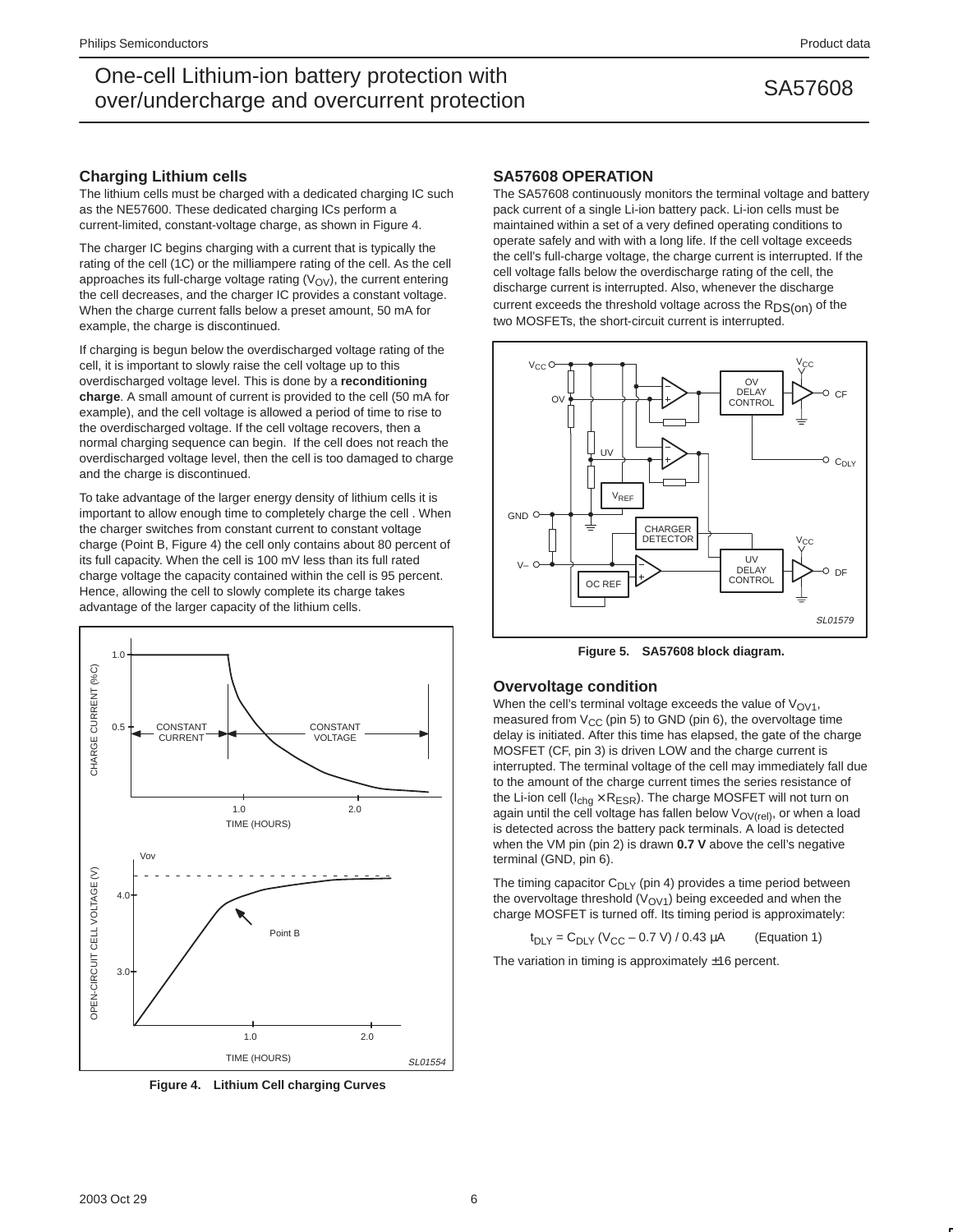# **Undervoltage condition**

When the cell voltage falls below the overdischarge threshold,  $(V_{UV1})$ , as measured between  $V_{CC}$  (pin 5) and GND (pin 6), the gate of the discharge MOSFET (DF, pin 1) is brought LOW (OFF) after an internal time delay. The SA57608 then assumes a sleep condition where its  $I_{CC}$  assumes a very low state  $(I_{CC(SLP)})$  The gate is then brought HIGH (ON) when a charge current is detected, or when the VM pin (pin 2) is brought to 0.7 V higher than the negative terminal of the cell (GND, pin 6) or when the cell voltage is higher than the hysteresis voltage  $(V_{UV2})$ .

## **Discharge overcurrent condition**

If a discharge overcurrent condition is experienced as seen when a short-circuit is experienced across the battery terminals, the SA57608 views a high voltage across the MOSFET's  $R_{DS(on)}$ . If this voltage exceeds the threshold voltage  $(V<sub>SC</sub>)$ , the discharge gate is brought to a LOW condition (OFF) after an internally set of time delays are exceeded. If the overcurrent is LOW, then the  $t_{SC1}$  is enacted. If the the overcurrent is higher, as experienced in a hard short-circuit, the time delay is less than 400 ns. This prevents the MOSFETs from failing from an FBSOA failure.

The gate of the discharge MOSFET is turned on again only when the voltage of the VM pin is allowed to fall within the 0.7 volts of the negative terminal of the cell (GND, Pin 6). If the short-circuit persists, the gate of the discharge MOSFET is immediately brought LOW (OFF) again until the short-circuit condition is again removed.

## **APPLICATION INFORMATION**

The typical single-cell lithium-ion or polymer protection circuit based upon the SA57608 is seen in Figure 6.



**Figure 6. Typical protection circuit**

The SA57608 drives the series N-Channel MOSFETs to states determined by the cell's voltage and the battery pack load current. During normal periods of operation, both the discharge and charge MOSFETs are in the ON state, thus allowing bidirectional current flow.

If the battery pack is being charged, and the cell's voltage exceeds the overvoltage threshold, then the charge MOSFET is turned OFF (FET towards the pack's external terminal). The cell's voltage must fall lower than the overvoltage hysteresis voltage  $(V_{\text{OV(Hyst)}})$  before the charge MOSFET is again turned ON.

If the battery pack is being discharged and the undervoltage threshold ( $V_{UV(Th)}$ ) is exceeded, then the discharge MOSFET is turned OFF. It will not run back ON until a charger is applied to the pack's external terminals **and** the cell's voltage rises above the undervoltage hysteresis voltage (V<sub>UV(Hyst)</sub>).

When the battery pack is being discharged, the load current causes the voltage across the discharge MOSFET to increase past the overcurrent threshold voltage  $(V_{OCTH})$ , then the discharge MOSFET is turned OFF after a fixed 7–18 ms delay. If short-circuit is placed across the pack's terminals, then the discharge MOSFET is turned OFF after a 100–300 µs time delay to avoid damaging the MOSFETs.

## The R-C filter on the V<sub>CC</sub> pin

One needs to place an R-C filters on the  $V_{CC}$  pin. It is to primarily shield the IC from electrostatic occurrences and spikes on the terminals of the battery pack. A secondary need is during the occurrence of a short-circuit across the battery pack terminals. Here, the Li-ion cell voltage could collapse and cause the IC to enter an unpowered state. The R-Cs then provide power during the first instant of the short circuit and allow the IC to turn OFF the discharge MOSFET. The IC can then enter an unpowered state. Lastly, the R-C filter filters any noise voltage caused by noisy load current.

The values shown in Figure 6 are good for these purposes.

## **Selecting the Optimum MOSFETs:**

For a single-cell battery pack, a logic-level MOSFET should be used. These MOSFETs have turn-on thresholds of 0.9 V and are considered full-ON at 4.5 V VGS. Some problem may be encountered in not having enough gate voltage to fully turn-ON the series MOSFETs over the battery pack's entire operating voltage. If one deliberately selects an N-Channel MOSFET with a much greater current rating, a lower  $R_{DS(on)}$  over the entire range can be attained.

The MOSFETs should have a voltage rating greater than 20 V and should have a high avalanche rating to survive any spikes generated across the battery pack terminals.

The current rating of the MOSFETs should be greater than four times the maximum "C-rating" of the cells. The current rating, though, is more defined by the total series resistance of the battery pack. The total resistance of the battery pack is given by Equation 2.

$$
R_{bat(tot)} = R_{DS(on)} + R_{cell}
$$
 (Equation 2)

The total pack resistance is typically determined by the system requirements. The total pack resistance directly determines how much voltage droop will occur during pulses in load current.

Another consideration is the forward-biased safe operating area of the MOSFET. During a short-circuit, the discharge current can easily reach 10–15 times the "C-rating" of the cells. The MOSFET must survive this current prior to the discharge MOSFET can be turned OFF. So having an FBSOA envelope that exceeds 20 amperes for 5 ms would be safe.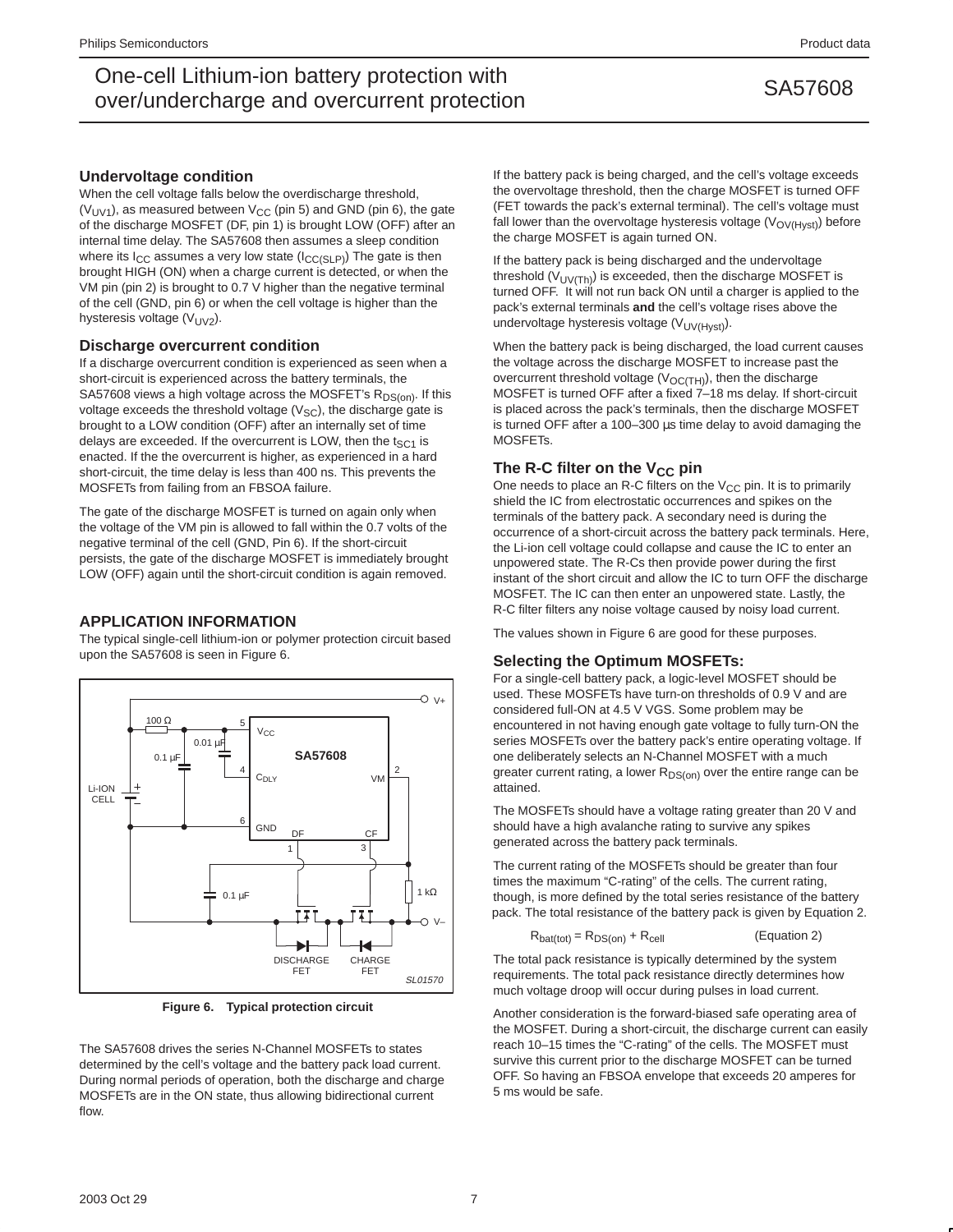# One-cell Lithium-ion battery protection with<br>
SA57608 over/undercharge and overcurrent protection

# **PACKING METHOD**

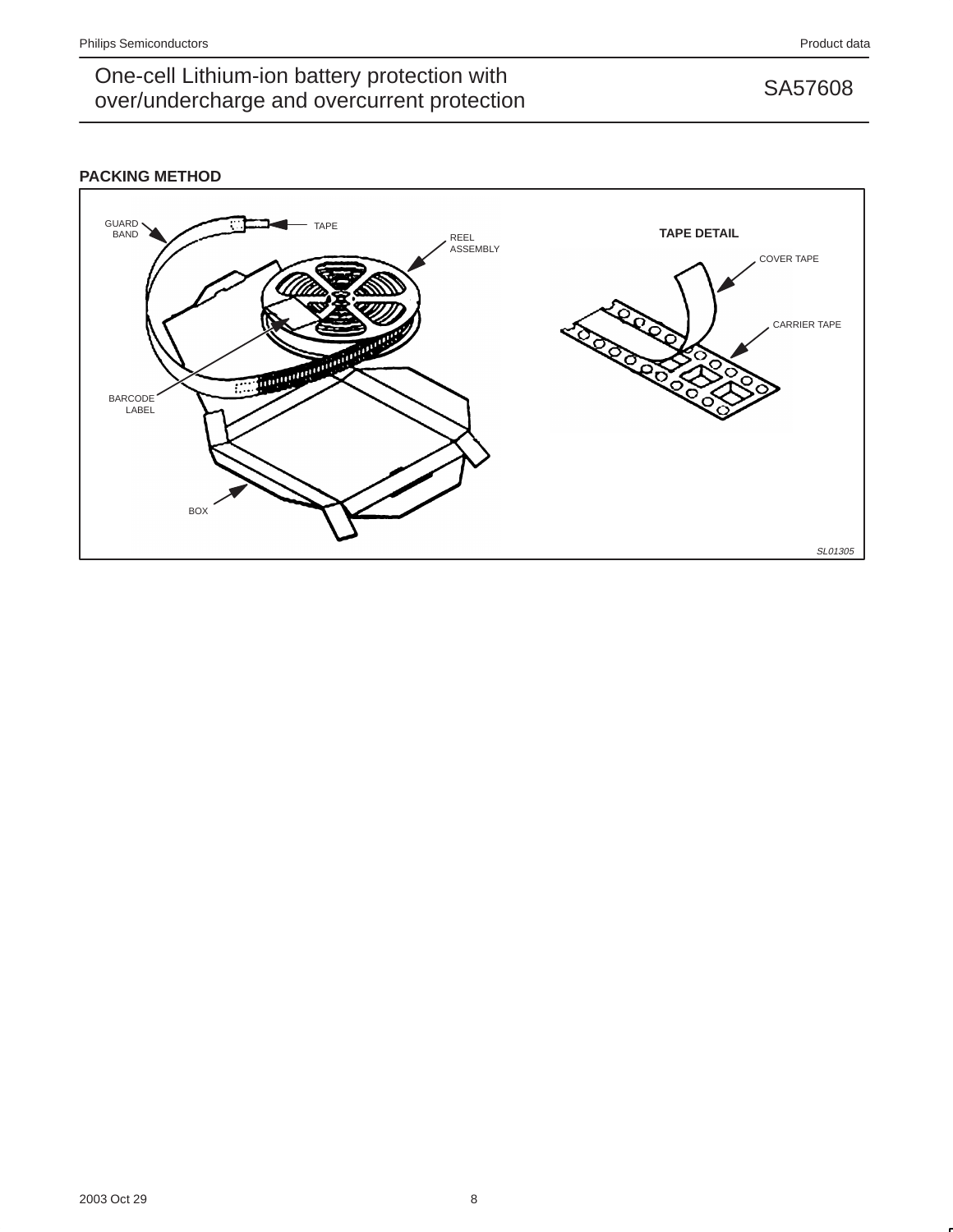# One-cell Lithium-ion battery protection with<br>
SA57608 over/undercharge and overcurrent protection